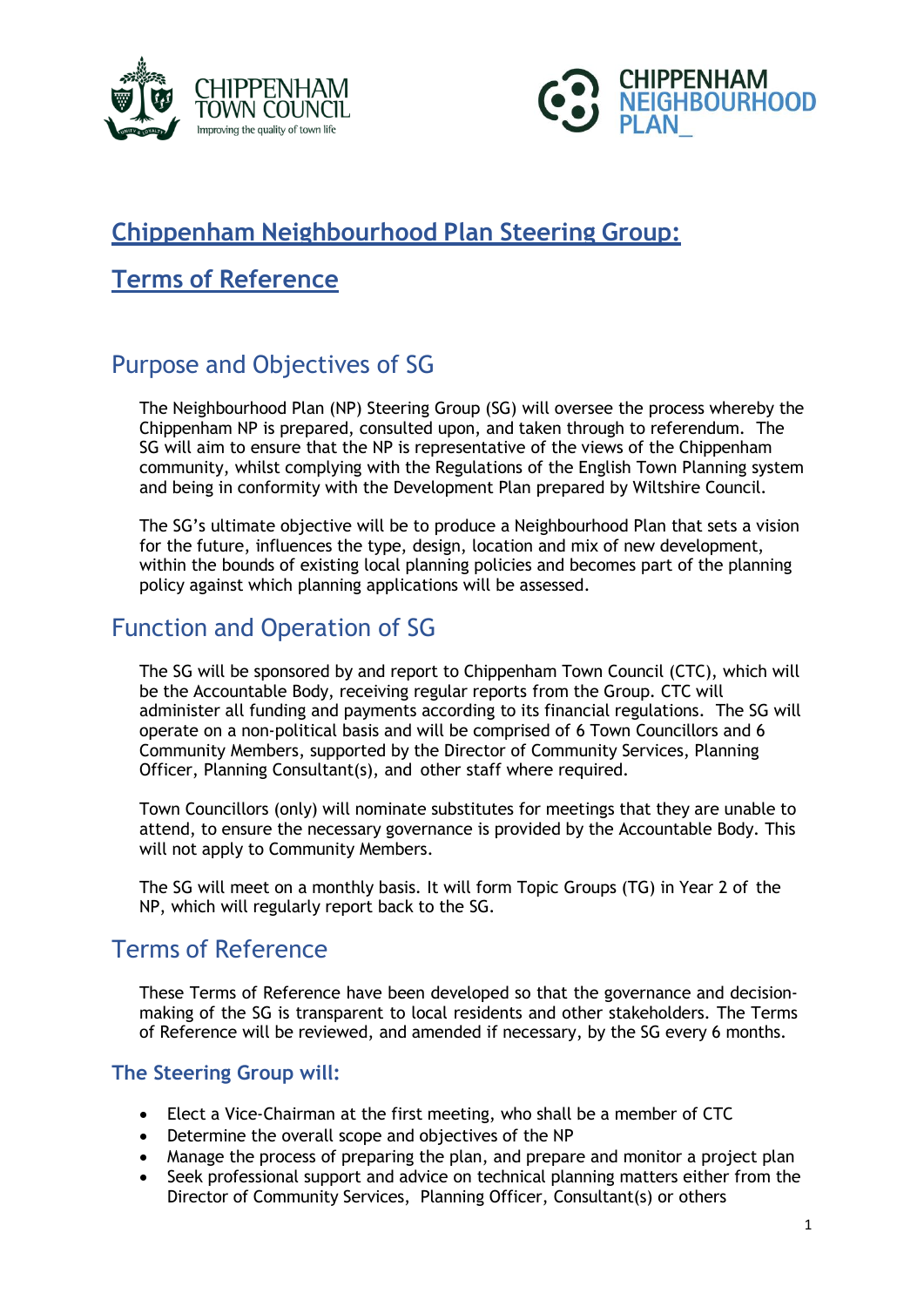- Consult the Chippenham community as fully as possible, seeking to reach all sectors of the community when identifying priorities and considering delivery options
- Communicate with stakeholders by preparing and executing a Communications Strategy
- Consider the financial implications of preparing the NP and provide recommendations for decision on them to the CTC
- Regularly update CTC Full Council on the progress of the NP and how any risks arising are being managed
- Form TG whose purpose is to progress individual policy topics
- Oversee and agree the scope, quality and coverage of evidence prepared by TG, and to make recommendations on necessary amendments or other matters of importance
- Oversee the overall consultation process and public engagement activities
- Engage in constructive dialogue with all stakeholders, including the Local Planning Authority, to seek to negotiate policies and outcomes that are fit for purpose and which represent the views of the community in the best manner possible
- Oversee the production of all stages of the NP's preparation through to referendum
- Produce minutes, reports, communication materials in accordance with the Communications Strategy, and other material needed for the production of the NP
- Nominate a replacement SG member to CTC Full Council for agreement should a vacancy arise
- Oversee the population and maintenance of the NP website
- Recommend to CTC commissioning appropriate technical studies as part of the process of developing and producing the NP
- Oversee the work of engaged professional consultants and report any concerns to CTC

### **Topic Groups will:**

- Each have a Chairman and Vice Chairman that are SG Members
- Propose the overall scope and objectives of the policy topic, in conjunction with the SG Chairman, Planning Officer and Planning Consultant, which shall then be agreed by the SG
- Manage the process of preparing planning evidence in support of the topic
- Seek professional support and advice on technical planning matters either from the Planning Officer, the Consultant(s) or others
- Consult the Chippenham community as fully as possible, seeking to reach all sectors of the community when identifying priorities and considering delivery options
- Report progress to each SG Meeting, in the form of action points recorded from each TG Meeting, and accept recommendations from the SG on the overall direction and rate of progress of the topic
- At the end of 6 months, each produce a report for the SG, detailing evidence gathered and draft policies, which will be edited by the Planning Consultant/Planning Officer to ensure conformity and relevance to planning
- Not have their meetings open to members of the public to attend
- Obtain advance permission from the SG, or if urgent from the SG Chair, for any engagement with the public required as part of the TG work
- Notify the Planning Officer of their meeting time/date and venue, in advance of their meeting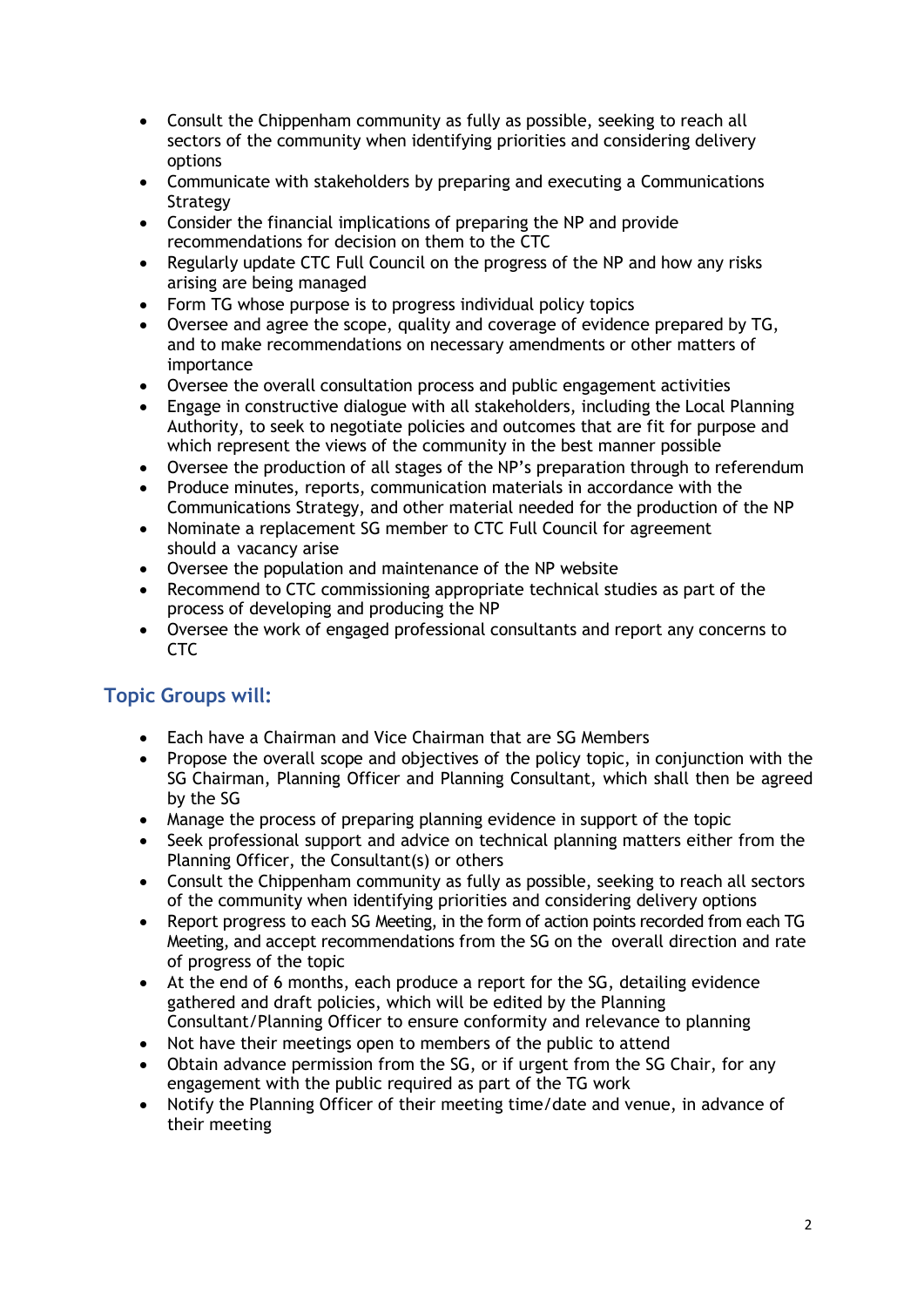### **Chairmanship:**

- The SG will have a Chairman and a Vice-Chairman both of whom will be Town **Councillors**
- The SG Chairman shall be elected by Full Council and the Vice-Chairman by the SG
- The appointment of SG Chairman and Vice Chairman shall be endorsed by the SG on an annual basis from the anniversary of its inaugural meeting
- The SG Chairman and Vice-Chairman will be subject to re-election (Town Councillor Members) and/or re-appointment (Community Members) in the event that a majority of the SG fail to endorse their respective appointments
- The SG Chairman's main duties are to oversee the smooth running of the meetings and outputs of the SG, represent the SG externally and to be the main point of contact for the elected representatives of CTC and external organisations with whom the SG is working
- The SG Chairman will be supported by the Planning Officer and the Consultant(s)
- Should the Chairman be unable to chair a meeting, the Vice-Chairman will fulfil the role for the meeting in question
- The Vice-Chairman may be delegated authority by the Chairman
- The SG Chairman and Planning Officer, in consultation with professional support and the SG, will be responsible for preparing regular update reports for CTC Full Council on the progress of the NP and how any risks arising are being managed
- The Chairman and the Vice-Chairman will undertake their duties in a transparent and fair manner and will ensure that all views may be expressed at the SG meeting
- The Chairman and Vice-Chairman will ensure that the Terms of Reference are met

### **Declarations of Interest:**

- All members of the SG and TG will seek to put the interest of the Chippenham community before their own interest
- All members of the SG and TG must declare any pecuniary or personal interests that may be perceived as relevant to a decision of the SG or TG
	- $\circ$  "Interests" include public issues that individual members have championed in the past, work or social commitments to a group or issue; ownership of land or a business that is connected with the NP; or any other matters that may be considered relevant
	- o Such interests shall be recorded and made publicly available in the case of the SG

#### **SG Meetings:**

- The SG will aim to meet once a month, although there may be breaks to account for holiday periods
- Meetings will usually take place in Chippenham Town Hall
- Extra meetings may be called by the Chairman to address special circumstances with a minimum of one calendar weeks' notice
- A valid quorum of the meeting will be 3 Town Councillors and 3 Community Members
- Voting will be by simple majority with the Chairman having the casting vote in the event of a tie
- Decisions with financial implications will be referred to CTC
- The Chief Executive shall ensure that appropriate clerking arrangements are in place for Steering Group meetings and that agendas, papers and minutes are properly prepared, distributed and publicised in a timely fashion
- If a member of the SG fails to attend 3 consecutive meetings without sending prior apologies, the member will be deemed to have resigned from the SG unless otherwise agreed by the SG. This provision does not prevent any member